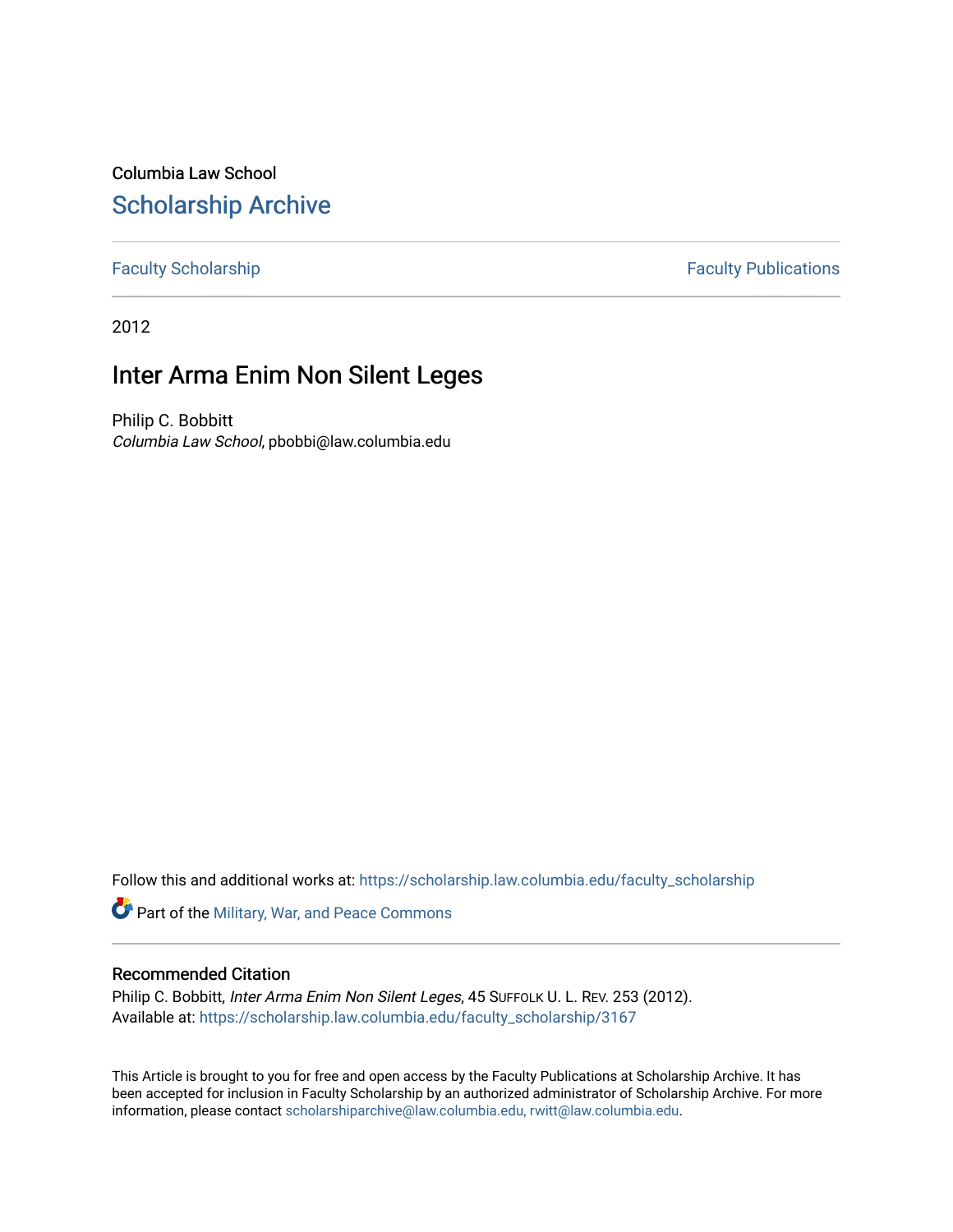# **SUFFOLK UNIVERSITY LAW REVIEW**

Volume XLV 2012 2012

## **Inter Arma Enim Non Silent Leges'**

#### Philip C. Bobbitt<sup>2</sup>

There is good reason to think that law and war have nothing to do with one another, and this has certainly been so for most of the lifetime of mankind. Cicero's famous observation-silent enim leges inter arma-from which I take my title, was not a novel insight when uttered in 52 B.C. and in any case was not said in the context of war, but of a prosecution for murder in the aftermath of the Roman riots of that era between the partisans of the *populares* and *optimates.* Clausewitz, however, said much the same thing when he decried moderation in warfare, and expressed contempt for legal rules:

*War is... an act offorce to compel an enemy to do our will....* [A]ttached to force are certain, self-imposed, imperceptible limitations hardly worth mentioning, known as international law and custom, but they scarcely weaken it. Force-that is, physical force, for moral force has no existence save as expressed in the state and its law-is thus the *means* of war.<sup>3</sup>

This view of law and war as mutually exclusive has prevailed through most of the various periods in the life of the modem state.

The princely states that dominated Europe during the sixteenth century took the view that the practices of war were governed by necessity, and that a war was just if it was fought on just grounds.<sup>4</sup> By contrast, the territorial states that reigned in the eighteenth century recognized that each side usually thought its cause was just. It was an age of cynicism--or realism, if you prefer-and

<sup>1.</sup> CICERO, PRO **MILONE.**

<sup>2.</sup> Herbert Wechsler Professor of Jurisprudence, Columbia Law School; Director of the Center for National Security Law, Columbia Law School; Distinguished Senior Lecturer, University of Texas Law School.

<sup>3.</sup> CARL **VON CLAUSEWITZ,** ON WAR 75 (Michael Howard & Peter Paret eds. & trans., Princeton Univ. Press 1984) (1832).

<sup>4.</sup> This idea was also associated with Cicero, by the way.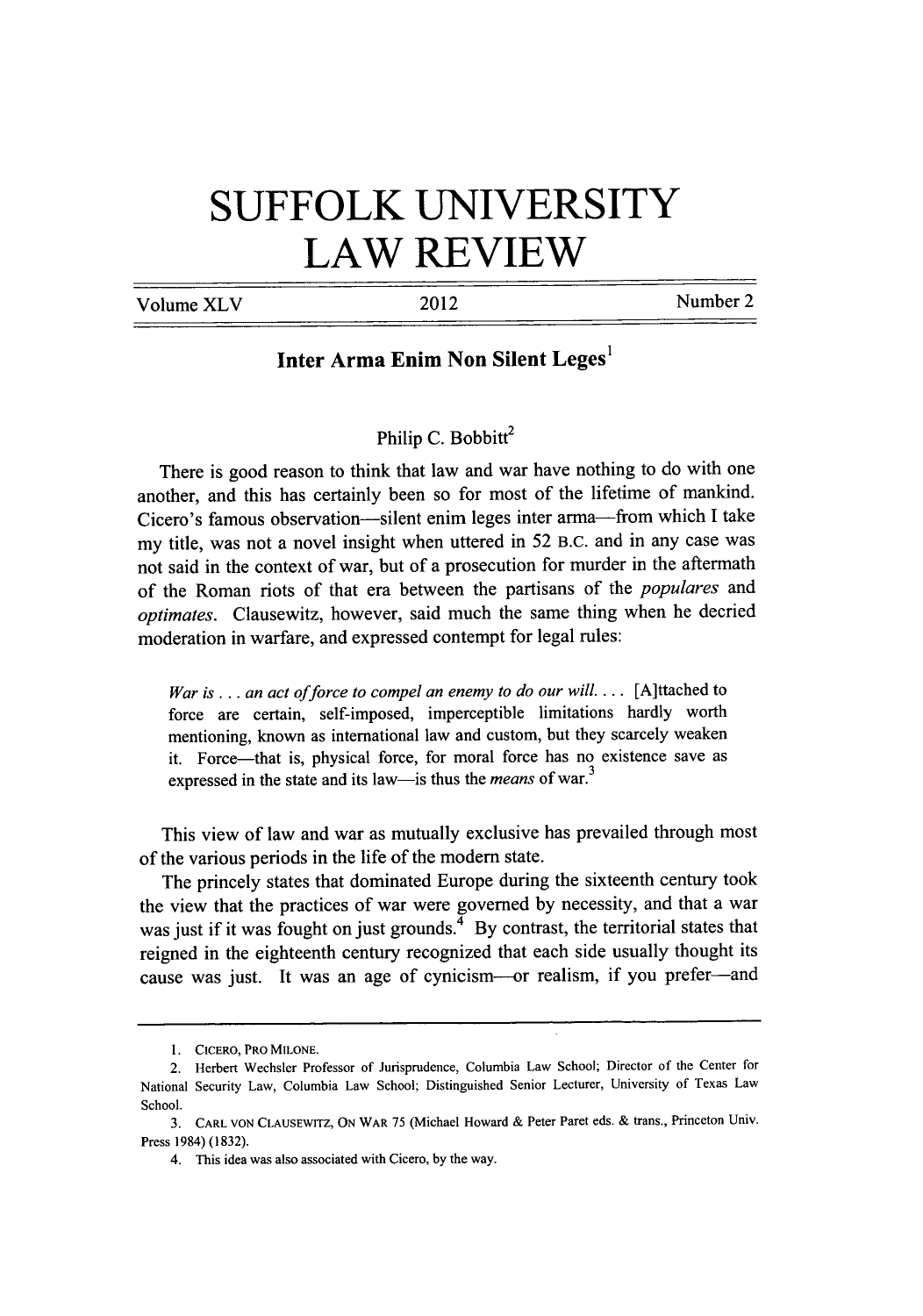therefore focused instead on evaluating the practices of war themselves. Imperial state-nations, whose hegemony lasted roughly from the American Revolution until the end of the First World War, took yet a different view. Their intense nationalism-let's call it an early form of "exceptionalism"tended to justify both means and ends, and in so doing, removed from oversight altogether the acts of state once belligerency was begun.

It was from this paradigm that Philip Marshall Brown wrote in 1918 in the pages of the American Journal of International Law:

War is the abandonment of litigation and argument. It is the negation of law.... On the field of battle there is no compelling voice of authority to prevent or to punish violations of the usages and rules of war. If the victor has been guilty of infractions, he suffers no penalty. If the vanquished has been guilty, his offenses are expiated incidentally in the larger penalty of defeat itself.

This is the voice of the imperial state-nation, and it holds-as did its champion Clausewitz-that "where the law of peace fails to provide an adequate remedy for international wrongs, it concedes the right of nations to resort to measures of 'self-help' ... . The true function of international law is not to regulate war, but to regulate the peaceful relations of states."<sup>6</sup> Once war commences, the law ceases to have effect.

But at the time of this observation, during the First World War (a war that would destroy the constitutional order of imperial state-nations), there was already in being another voice, another constitutional order, that would eventually impose its ideas of law and war on the society of states. In Germany and in the United States, a new constitutional order-the industrial nationstate-was emerging and it had radically different ideas of this relationship.

It might appear paradoxical to state that the first statutory code regulating military behavior was consistent with an increasing ferocity of warfare, but that was, in fact, the contribution of this new form of the state. Its author was an extraordinary man for whose life the birth of this new constitutional world of the nation-state was an animating spirit.

Francis Leiber was bom in Berlin and joined the Prussian army at age fifteen. He was wounded shortly thereafter at Waterloo. By the time he sought admission to university he was already well-enough known for his antimonarchical views to be rejected by the University of Berlin. Hastily moving to the University of Jena he completed his dissertation in mathematics in only four months, just before the authorities caught up with him and he was forced to flee to Dresden. He only briefly resumed his studies because he soon

*6. Id*

**<sup>5.</sup>** Philip Marshall Brown, *War andLaw,* 12 **AM. J.** OF **INT'L** L. **162, 163 (1918).**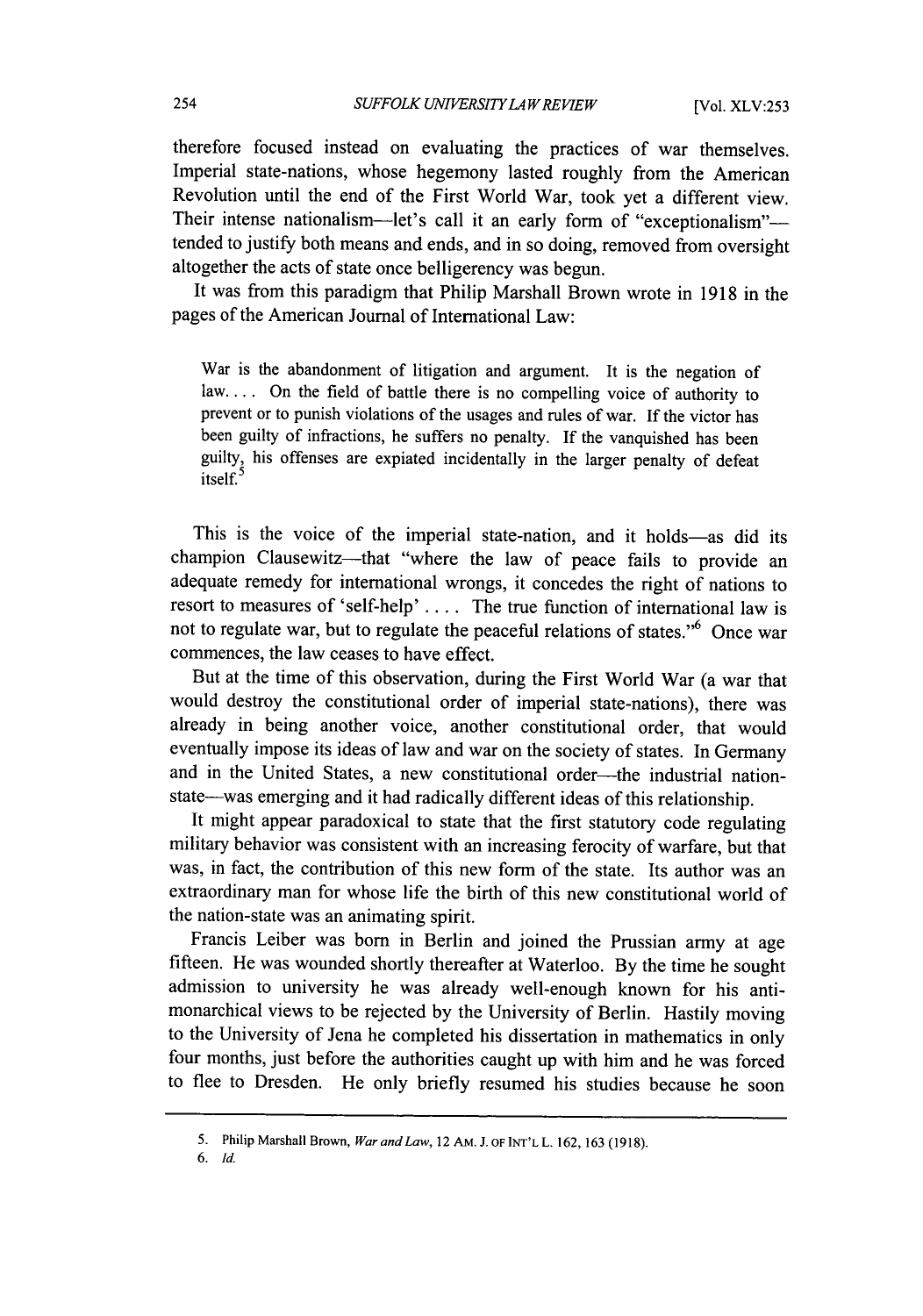volunteered to serve in the Greek Revolution of **1821. By 1825** he had gone to London, **by 1827** he was in Boston, and **by** the time of the American Civil War he was ensconced as a professor in the Columbia Law School-just in time for the birth of the constitutional order of the industrial nation-state. It was there that, at President Lincoln's request, he produced the Lieber Code--General Orders Number 100—that is the basis for the first codified laws of war.

The Lieber Code is widely admired as the foundation of the law of armed conflict, and it has been copied **by** many states. It was the basis of the Hague Conventions of **1899** and **1907,** of which the Geneva Conventions of our own day are descendants. Yet rarely commented on is the nature of the warfare that the Code permitted-large scale attacks on civilian populations and the leadership of the state. Leiber himself was in charge of the incriminating documents seized after the Civil War that established a Union plot to assassinate the Confederate president and his cabinet; these documents were destroyed when Leiber handed them over to the Republican secretary of war, but fortunately photographic copies had been made.

Twentieth century nation-states fought wars against nations, that is, against national peoples, and so it was not surprising that the national mobilizations of the First World War also brought about a new vulnerability for civilians. The Germans, who seem to have been more aggressive with these tactics than their adversaries, were the innovators, if that is the right word, and it cost them dearly in public opinion, but *their* model of warfare-not the one that had dominated the Napoleonic Wars—was the model that states copied. Writing in the midst of the First World War, **T.J.** Lawrence lamented:

[M]odem developments have put in great jeopardy the time-honoured distinction between combatants and non-combatants **....**

This is due to many causes, most of which are connected with the modem growth in the power and authority of the State **....** [War] is not merely a war of governments, but of peoples.... Every ounce of strength each side possesses is thrown into the fight; and the world is beginning to realise for the first time what a war of nations, rather than of armies, **means....**

Not only can the modem State, with its practical omnipotence, put the bulk of its able-bodied males into the field, but it can organise the rest for supply services **....** Its vast armies require artillery and munitions to an extent that was undreamed of even three years ago. To give them what is essential for their operations other armies of engineers, mechanics, and craftsmen of all kinds have to be organised at home **....** Is the fighting-man a warrior, and the man or woman who supplies him with the means of fighting a peaceful member of society?...

**...** Yet side **by** side with [this development] other agencies have been at work, with the direct object of making civilians suffer **....** Murder, rape, and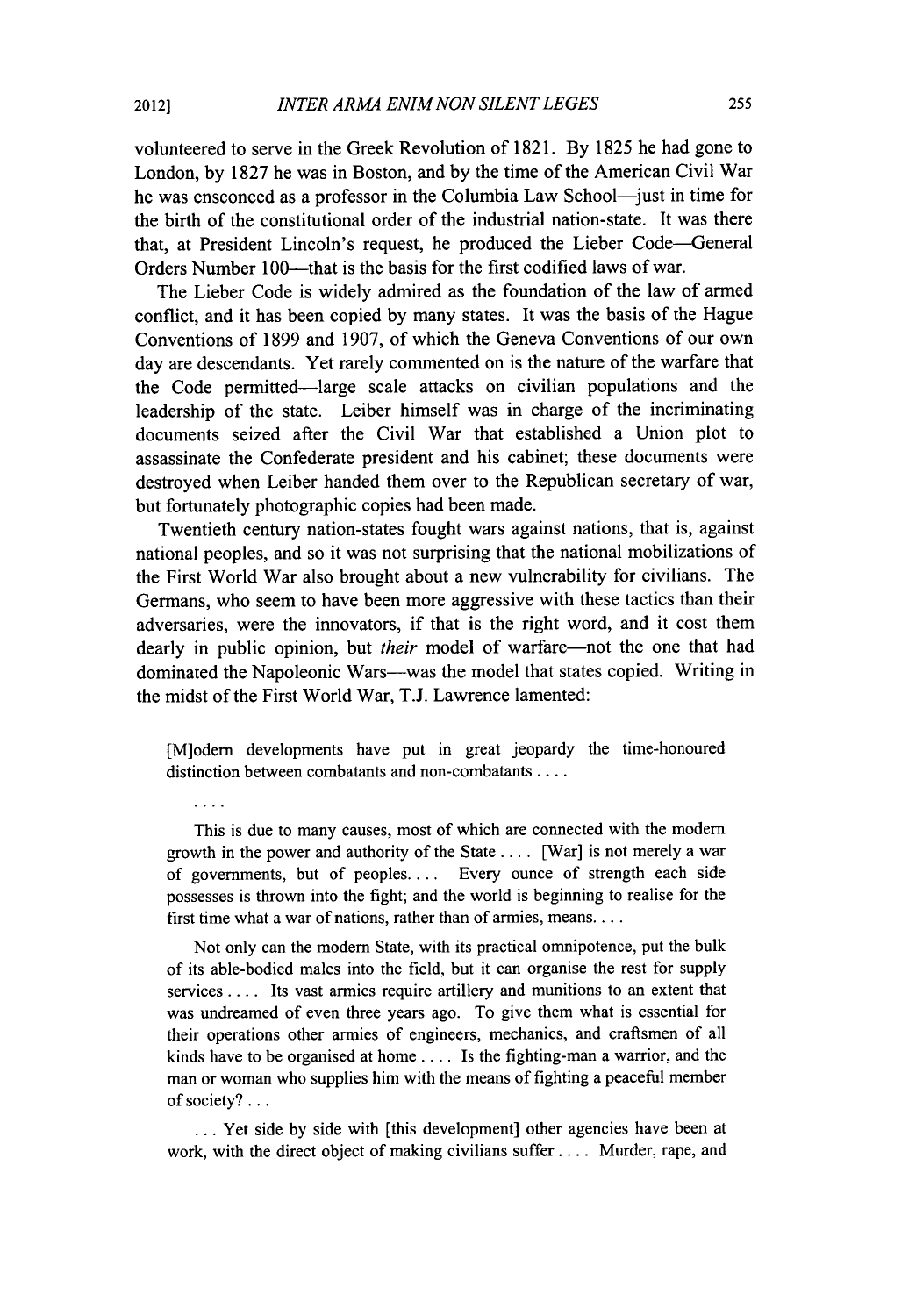plunder are no new things in warfare. What is new among civilised Powers is the deliberate planning and encouragement of them as a means of striking terror into the general population, and inducing them to clamour for **peace....**

... [I]s it not also possible that [these] atrocities may be copied in other quarters? May they not become precedents for future wars?...

**...** [T]he great difficulty would remain untouched. It does not lie in the deliberate resort to brutalities forbidden by the laws and customs of civilised warfare, but in the very nature of war when waged on a large scale under modern conditions.

Well, we know what happened next. On average, 16,000 persons died every day of the Second World War, and only a small percentage of these were soldiers. Lawrence had identified precisely the change and its cause: it was a change in the nature of warfare that was changing the nature of the state, and once the state was changed it would wage war in the new way.

How had this happened to law and war in a century-and in an international constitutional order---that was more saturated with legal process than any that had gone before?

The answer is that strategy was driving the development of law, and what strategy demanded was that law become de-coupled from warfare. This was true of constitutional law-where the problems of extended nuclear deterrence defied preexisting legal rules about the commencement of hostilities—and of international law-leading the International Court of Justice to conclude in 1996 that

the threat or use of nuclear weapons would generally be contrary to the rules of international law applicable in armed conflict... [but that] in view of the current state of international law, ... the Court cannot conclude definitively whether the threat or use of nuclear weapons would be lawful or unlawful in an extreme circumstance of self-defence, in which the very survival of a State would be at stake.<sup>8</sup>

Now we are about to see a shift in the opposite direction, as the emerging change in the constitutional order from industrial nation-states to informational market-states brings about a revolution in tactics and strategy. Now, the tactics of targeted killings, the use of unmanned armed drones, the search for insurgents that is empowered by electronic surveillance, and the kidnapping of accomplices for interrogation will replace the strategic bombing destruction of civilian centers that characterized warfare in the twentieth century. Now,

<sup>7.</sup> T.J. Lawrence, *The Effect of the War on International Law, in Problems of the War,* 2 BRIT. **INST.** OF **INT'L AND** COMP. L. 105, 106-10 (1916).

<sup>8.</sup> Legality of the Threat or Use of Nuclear Weapons, Advisory Opinion, 1996 I.C.J. 226, 266 (July 8).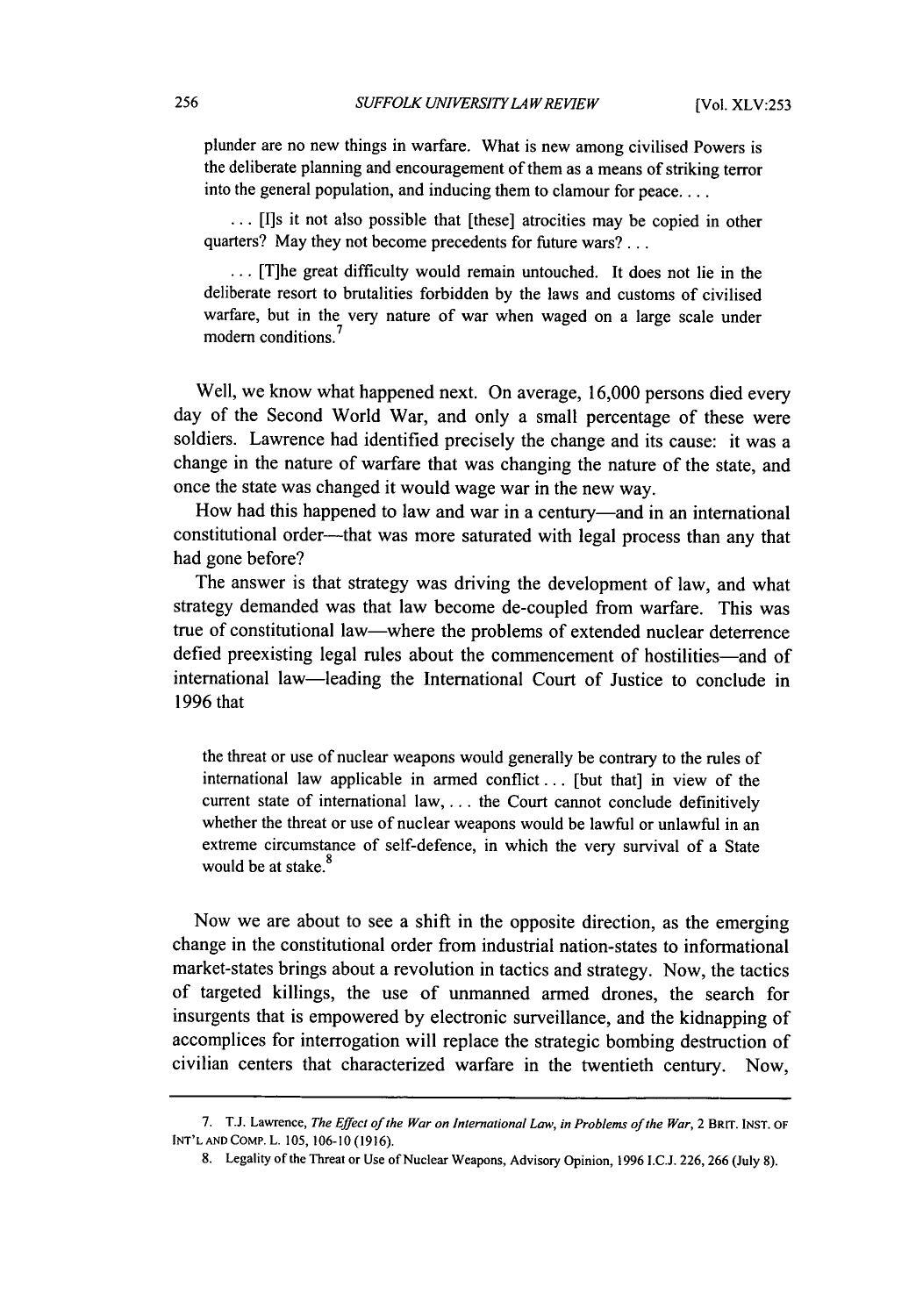sitting beside the targeter maneuvering his Unmanned Vehicle (UMV), counseling the politician who must sign the death warrant, or even accompanying the rifle platoon into the contested city, we will find a lawyer.

Recently it was announced that the CIA is launching a new campaign of drone strikes in Yemen, modeled on its controversial program in Pakistan. Similar campaigns are being waged by the Pentagon in Iraq and Afghanistan. In both cases, teams of lawyers are on call to give approval before any strikes are actually made.

[M]ilitary lawyers are required to make sure that an operation-including the kind of weapons to be used and the risk of civilian casualties—meets with three overarching sets of rules: the laws of armed conflict, official (but top secret) rules of engagement for a given conflict and a set of specific instructions (known as "Spins") drawn up by the commanding officers. Until the lawyers sign off on all three, the senior offensive duty officer cannot request permission from the joint force air component commander to fire weapons such as a Hellfire missile from a drone or use close air support from manned aircraft like the A-10 Warthog.<sup>9</sup>

The Pentagon now has some 7,000 aerial drones, compared with fewer than fifty a decade ago.... Already the Air Force is training more remote pilots, 350 this year alone, than fighter and bomber pilots combined.<sup>10</sup>

Changing technology has made this use of law possible and this, in turn, has considerably raised the bar as to when military strikes are authorized, thus lowering the number of civilian casualties.

Why has this happened now?

Each constitutional order achieved hegemony through an epochal war, which proved the new form to be strategically dominant and began a period of imitation by states that wanted to adopt the new, more successful constitutional form. The new form was ultimately recognized as the legitimate order for other states by the peace congress that concluded the epochal war of the period and sorted out the winnings. This was the history of such congresses going back to Augsburg (1555), Westphalia (1648), Utrecht (1713), Vienna (1815), and Versailles (1919).

The convening of these congresses marked more than the end of belligerency; for the treaties they drafted became the new constitutions for the

**<sup>9.</sup>** Pratap Chatterjee, *How Lawyers Sign Offon Drone Attacks,* THE GUARDIAN (June 15, 2001), http:// www.guardian.co.uk/commentisfree/cifamerica/201 l/jun/15/drone-attacks-obama-administration.

<sup>10.</sup> Elisabeth Bumiller & Thom Shanker, *War* Evolves with *Drones, Some Tiny as Bugs,* N.Y. TIMES (June 19, 2011), http://www.nytimes.com/2011/06/20/world/20drones.html?pagewanted=all.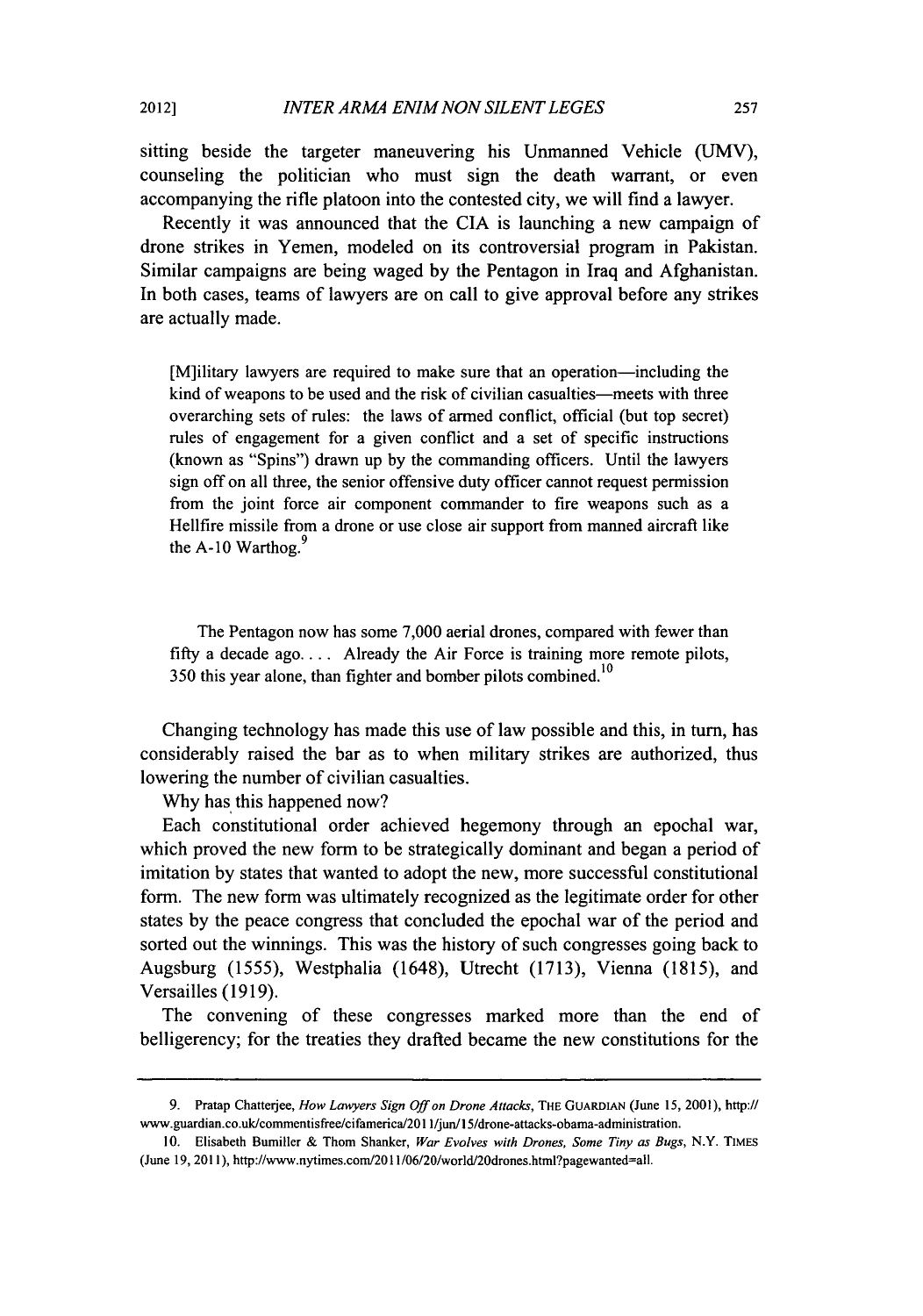society of states recreated by war. By this method, the new, strategically dominant constitutional order enshrined itself in a new international legal order. It should not be surprising that the war aims of different constitutional orders changed in each era.

Broadly speaking, in the long war of the twentieth century-a war that embraced the First World War, the Bolshevik Revolution, the Spanish Civil War, the Second World War, the wars in Viet Nam and Korea, and the Cold War-three forms of the constitutional order of the industrial nation-state collided. Parliamentarianism, fascism, and communism all contended to be the sole legitimate form of the constitutional order of the nation-state.

Nation-states achieved victories when they were able to include the defeated states within their own ideological camp; for parliamentary nation-states, that inevitably led to granting self-determination to nationalities. For fascist states, victory meant inclusion in a military alliance and the division of spoils; for communist states, victory meant inclusion in an international bloc connected by ideological affinity, whose leadership initially fell to the Soviet Union. In every case, the total warfare of the nation-state demanded total constitutional victory: scrapping the Kaiserreich in 1919 and replacing it with the Weimar constitution, stripping the emperor of Japan of his divinity in 1945, absorbing ancient European states of Central Europe into the Soviet system after the Second World War.

Thus the war aim of the parliamentary states was the eventual inclusion of all societies in an international order defined by its commitment to the democratic ideology of parliamentarianism.

A glance back at previous constitutional orders discloses some marked differences in their war aims. To vastly oversimplify, the sixteenth-century princely state sought to protect the personal perquisites of the prince, especially his religion; the seventeenth-century kingly state attempted to enlarge and consolidate the possessions of the ruling dynasty; the eighteenth-century territorial state tried to enrich its country as a whole (and its aristocracy in particular) by acquiring trading monopolies and colonies; the nineteenthcentury imperial state-nation united the state with a dominant national people and sought empire; the twentieth-century industrial nation-state strove to establish a single, ideological paradigm for the legitimate state in an international system of like-minded nation-states. To put it in slightly more technical jargon, the war aims sought by these various (and sometimes overlapping) constitutional orders could be characterized as perquisitive (princely state), acquisitive (kingly state), requisitive (colonial territorial state), exclusive (imperial state nation), and inclusive (nation-state).

Now the constitutional order of the nation-state faces several challenges to its legitimacy arising from the vulnerabilities that are the consequence of the Long War of the twentieth century. That war was won by the development of a global system of trading in goods and services, especially financial services; by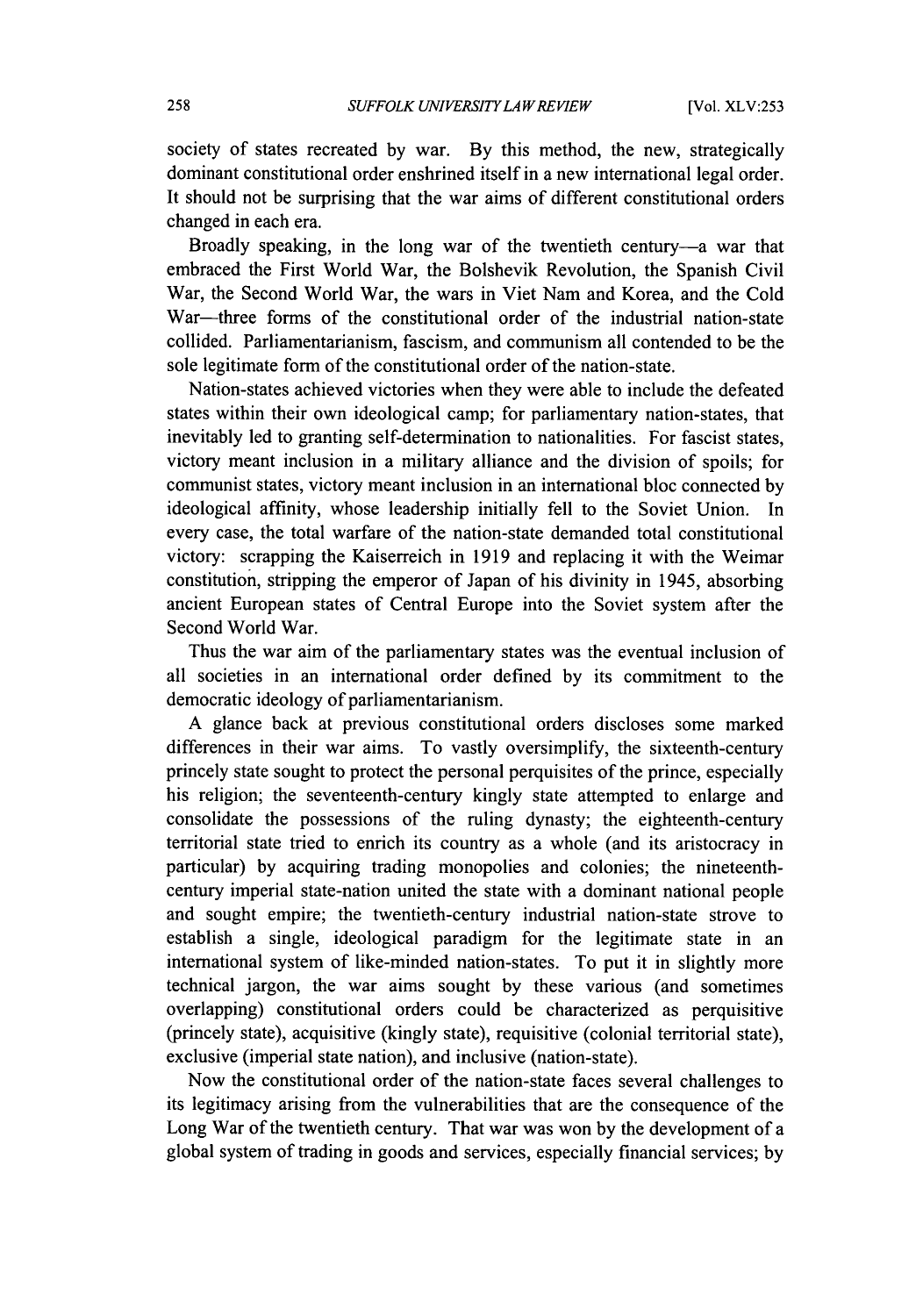the development of weapons of mass destruction; by a creation of a global network of communications; and by the commitment to national selfdetermination. None of these existed at the outset of that war in 1914, and many of these developments were contested within the alliances that fought the war, but by the war's end there was a consensus among the parliamentary states on the effective strategy to be pursued. It worked.

Yet each of these developments spawned a new and terrifying vulnerability: a free system of trading and relatively stable currencies brought the United States the possibility of a global, systemic collapse triggered by market decisions that states could not control without opting out of that very lucrative system; weapons of mass destruction (WMD) moved from requiring very expensive plants for nuclear and biological weapons to the verge of the commodification of those weapons such that a state like Pakistan, which cannot manufacture durable bicycles, or North Korea, which maintains a degree of impoverishment unique in its region, became nuclear weapons powers while the simple mechanisms available to brew pubs, coupled with a bit of graduate study in molecular biology, enabled small groups to develop biological weapons more versatile than the pathogens cultured by the Soviet Union at its vast, and illegal, laboratories. The internet enabled the aggregation of dissatisfied and malevolent persons into global networks; and small, interpenetrated ethnic groups glimpsed the chance to finally purge their communities of outsiders in swift and violent pogroms that would then be legitimized by ostensibly democratic means.

In every case the chief winners and losers of these developments were civilians, as states that lost the monopolies they had previously enjoyed over financial markets, military weapons, communications, and statehood itself. The victims of warfare at the beginning of the twentieth century had been ninety percent military and ten percent civilian. These figures were reversed by the end of the century.

Now, the governmental operations of the twentieth-century order of industrial nation-states are foreshadowing elements of its successor, the twentyfirst-century informational market state, a state that is more decentralized, more global, more networked, and more outsourcing in its operations than its predecessor.

Market states are coming into being for many reasons, but almost all of them have to do with the empowerment of private individuals. Accordingly, the war aim of market states will be the protection of civilians. Such a war aim, which depends upon the evolving military technological context within which civilians are threatened, might be called *preclusive.* That is, this aim seeks to preclude the exploitation of the increasing vulnerability of civilians to mass threats that, once realized, are largely irreversible.

The strategic narrative of the last fifteen years confirms this: contrast the First Gulf War-in which an invaded member-state of the United Nations was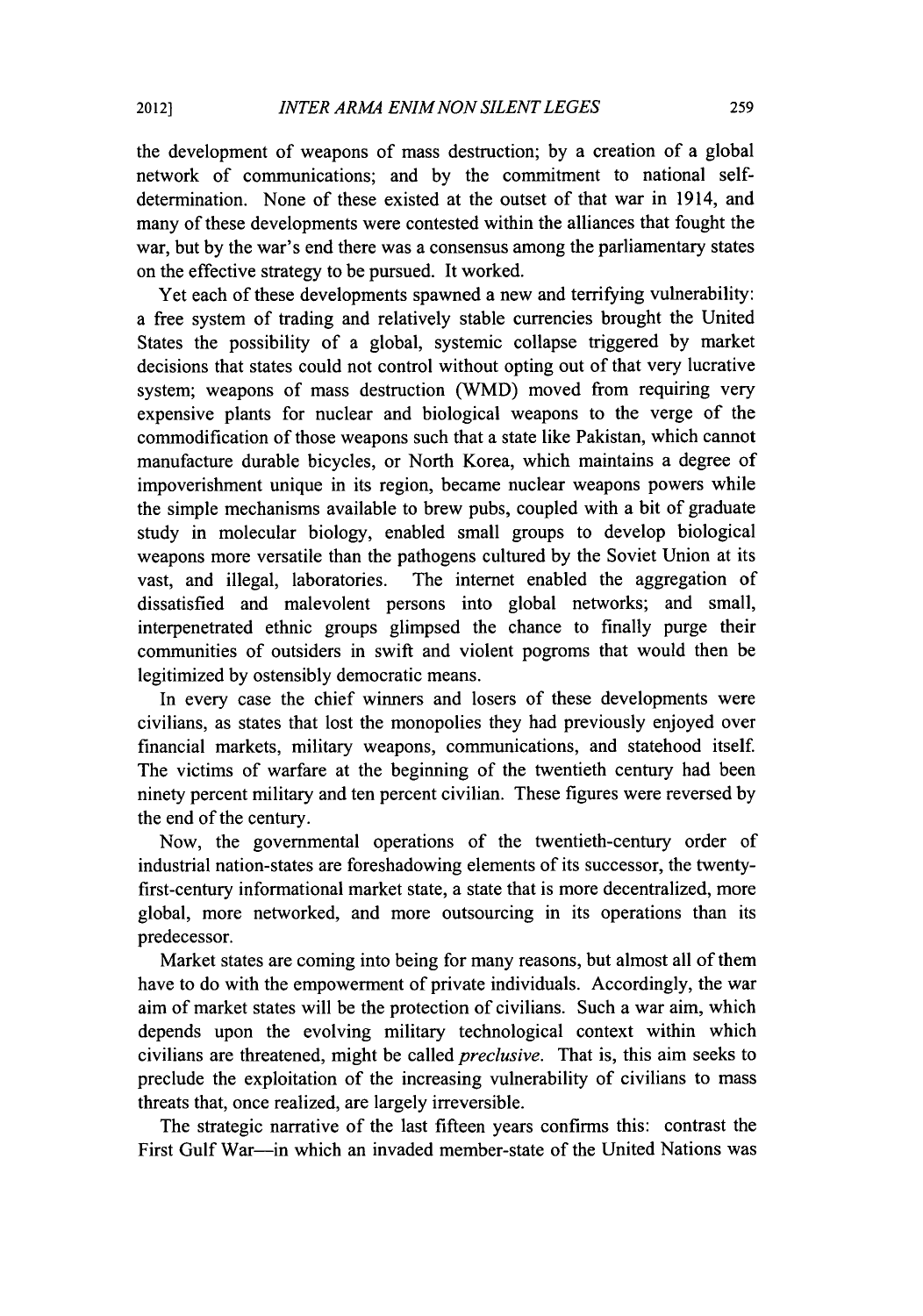defended-with the actions in Kosovo and Bosnia to protect stateless civilians; or with the intervention against Saddam Hussein in 2003 to prevent his acquisition of nuclear and biological weapons; or the pursuit of al Qaeda and its associated terror groups; and now the belligerency in Libya, which marked the first time the U.N. Security Council has authorized the use of armed force against a state on the sole grounds of protecting the civilians in that state.

We are entering a novel period, so naturally most commentators are busy assuring us that nothing has changed. This has been especially evident in some persons who, like me, urge that law be brought to bear on our strategic and tactical responses to these emerging developments. Unlike me, however, they deny that warfare has any role in the fight against terror, terror perpetuated by al Qaeda and by states like Serbia, Iraq, Libya, and the Afghanistan of the Taliban. Law is sufficient, they tell us, and furthermore, it must remain unreformed because nothing has really changed, except that we are now credulously being frightened into measures that might indeed change the existing legal framework.

Perhaps the most hilarious example of this was an argument by a law professor that we must not call the struggle against terror a war because it makes combatants out of our adversaries and thus they would be protected from prosecution for murderous acts. Apart from the problem of war crimes, which he evidently has not taken into account, the idea that the only measures available to states are conventional prosecutions and incarceration by lawyers reminds me of the efforts of General Peckem in the novel *Catch 22.* You will recall that Peckem was in charge of Special Services in Pianosa—that is, he oversaw the softball games and the USO shows that brought entertainers to the U.S. troops in Italy-but Peckem wished to be in charge of all combat operations in the area. If combat "isn't a special service," said Peckem, "I wonder what in the world is." If the various subjects of a war against terror aren't matters for lawyers, just what is?

Against this view are arrayed those persons who are very much persuaded that things are changing in a threatening direction, but for that reason cannot see any useful role for law. For them, law is simply an obstacle to be surmounted. One consequence of this perspective is that laws have been interpreted in strained and overreaching ways that later had to be repudiated.

In my view, establishing and maintaining the rule of law is a strategic objective that serves the war aim of protecting civilians. In fact, I would define terrorism as the pursuit of political goals through the use of violence against noncombatants in order to dissuade them from doing what they have a *lawful* right to do. The rule of law is the civilian's best bulwark not only against his own government but against those who would hold him hostage to their political objectives by threatening him with violence. It is the standard by which we give the lie to the claim that "one man's terrorist is another man's freedom fighter." But this means, as General Sir Rupert Smith observed, "that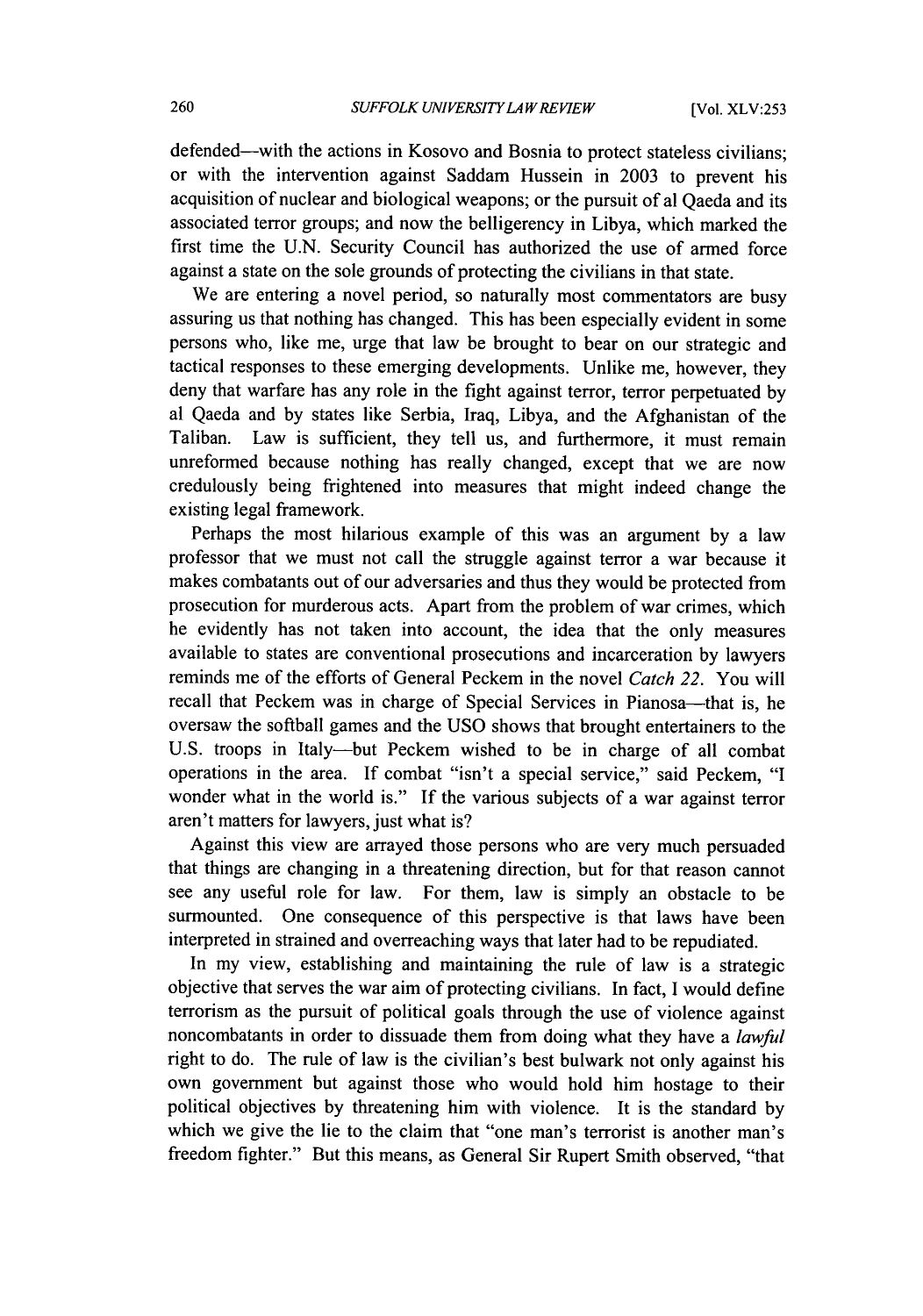to operate tactically outside the law is to attack one's own war aim."

When the U.S. has operated in defiance of law-as at Guantanamo, or Abu Ghraib-it has suffered costly losses no less bitter than a loss on the battlefield. This feature of contemporary warfare imposes on governments a necessity to make the legal arguments for their operations. Let me give three examples.

What's the difference between the British government sending helicopters from Canada to seize unarmed leaders of the Irish Republican Army (IRA) hiding in Boston after a bombing they have perpetrated in London, and the recent mission by the United States that killed Osama bin Laden? This question has been posed by the former Bishop of Durham, Tom Wright, in *The Guardian.* The only answer he can come up with is "American exceptionalism. America is subject to different rules to the rest of the world. By what right? Who says?"<sup>11</sup>

I imagine many persons may have entertained this thought, so I venture a reply.

The state of armed conflict that exists with al Qaeda and its associated allies was addressed by the U.N. Security Council in Resolution No. 1368, which called "on all States **...** to bring to justice the perpetrators, organizers and sponsors of the [9/11] terrorist attacks" and which, in its preamble, explicitly recognized the U.S. right of self-defense under the U.N. Charter in response to the attacks.<sup>12</sup> It is routinely said by persons who oppose NATO involvement in Afghanistan that this intervention was not "authorized" by the U.N. Security Council, but this is a rather clever half-truth. The U.S. did not seek Chapter 7 authorization-of the kind, for example, that authorizes action against Libyabut rather strongly preferred to rely on its Article 51 right of self-defense. The right to use self-defense can be preempted by the Security Council, but this was not proposed by any member, and indeed Resolution No. 1368 was unanimously adopted.

In a speech the next month by U.N. Secretary General Kofi Annan, following American and British air strikes in Afghanistan, he acknowledged Article 51 's provision of a right of self-defense as the basis for military action in pursuit of al Qaeda. An authorization for the use of force against the terrorists who mounted the 9/11 attacks was also affirmed by a joint resolution of U.S. Congress that authorized the use of all "necessary and appropriate force" against those who "planned, authorized, committed, or aided" the September 11th attacks.<sup>13</sup> Such a resolution, signed by the President and adopted by both houses of Congress, has the force of law. This state of affairs, under both under international and constitutional law, did not exist between the

<sup>11.</sup> Tom Wright, *America's* Exceptionalist Justice, THE GUARDIAN (May 5, 2011), http://www.guardian. co.uk/commentisfree/belief/201 1/may/05/america-lone-ranger.

<sup>12.</sup> S.C. Res. 1368, U.N. Doc. S/RES/1368 (Sept. 12, 2001).

<sup>13.</sup> Authorization for Use of Military Force, Pub. L. No. 107-40, 115 Stat. 224 (2001).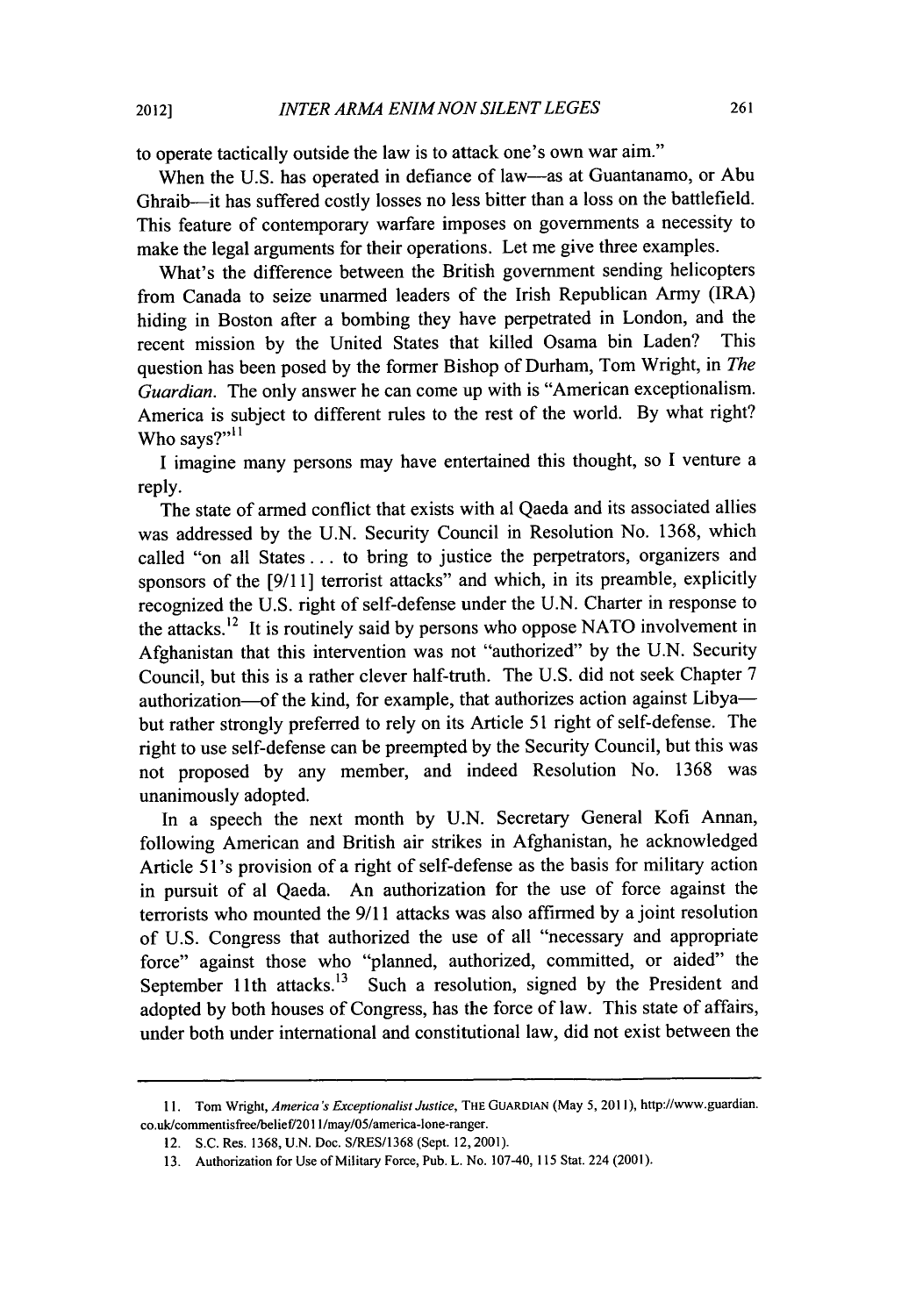UK and the IRA; indeed, the UK government took great pains to resist the claim that it was engaged in a war with the IRA. So I think there is really a better answer to the question "by what right" than the handy formula "American exceptionalism."

As to whether bin Laden was in fact "unarmed" when, as a fugitive, he was found in a heavily fortified compound, was assisted by an aide who fired at the team sent to find him, and was ultimately found in a room in which a fully loaded automatic Kalashnikov was present, I am not persuaded. In light of his many statements that he would not be taken alive, the assumption on the part of the U.S. force that the room might have been wired with explosives or indeed that he himself might have a suicide vest does not seem unreasonable when bin Laden did not immediately surrender. The suggestion that the facts, as we know them, do not support a legal conclusion that the U.S. team acted within the laws of war is extremely strained. Nor is it the case that those persons planning and executing attacks against the United States are entitled to a legal safety zone when they ensconce themselves outside Afghanistan. Indeed, international law is quite clear that if a state is unable or unwilling to arrest such persons, the state against whom the attacks have been directed has a right to use force-including lethal force-in its self-defense.

Here is a second case.

It is commonplace for persons to refer to the invasion of Iraq in 2003 as unlawful. By this they usually mean that Iraq had not attacked the members of the invading coalition-and thus there was no Article 51 justification for armed action-and that the U.N. Security Council had not authorized an armed attack because, owing to opposition by France and other Council members, it failed to adopt a resolution that would have authorized action.

It is certainly true that U.N. Resolution No. 1441 contemplated a return to the Council before an armed action would be undertaken, and it is also true that various representatives of the member-states-including the U.S. ambassador-were anxious to deny that Resolution No. 1441 should be construed to provide an automatic trigger for action should Saddam Hussein fail to comply with its ultimatum.<sup>14</sup> But that does not quite settle the matter. Let's go back to the statement made by the U.S. ambassador at the time of the adoption of 1441, John Negroponte, and see exactly what he said:

[T]his resolution contains no "hidden triggers" and no "automaticity" with respect to the use of force. If there is a further Iraqi breach,... the matter will return to the Council for discussions as required in paragraph 12. The resolution makes clear that any Iraqi failure to comply is unacceptable and that Iraq must be disarmed. And, one way or another, Iraq will be disarmed. *If the* Security Council fails to act decisively in the event of further Iraqi violations,

<sup>14.</sup> **S.C.** Res. 1441, **U.N.** Doc. S/RES/1441 (Nov. 8,2002).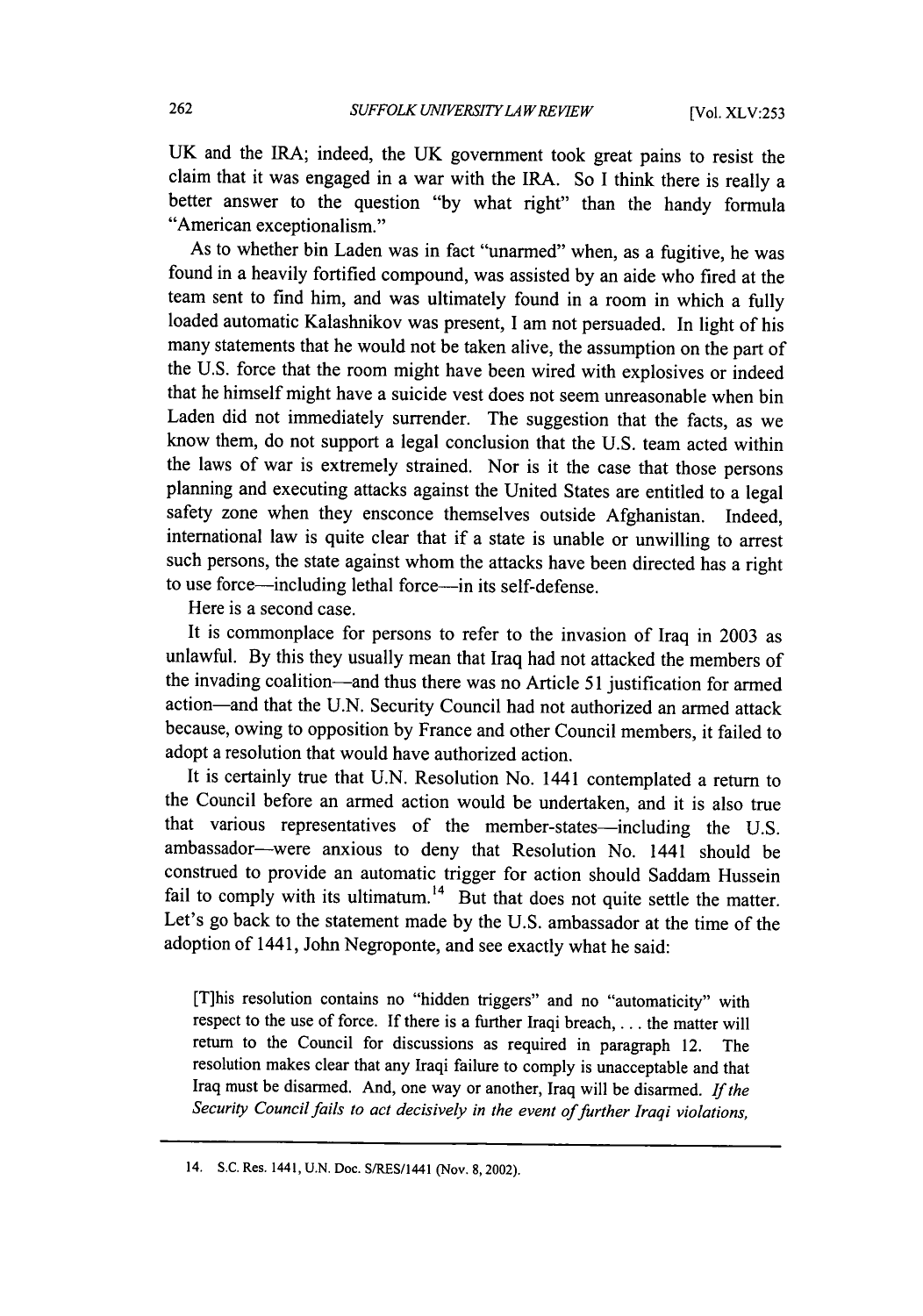*this resolution does not constrain any Member State from acting to defend itself against the threat posed by Iraq or to enforce relevant United Nations resolutions and protect world peace and security. <sup>15</sup>*

That is to say that although Resolution No. 1441 did not authorize action—and although a subsequent resolution could have done so with more specificity than was present in earlier resolutions such as Resolution No. 678—there was ample legal basis in the earlier resolution for state action against Iraq.

That mandate was not only the legal basis for the military action that freed Kuwait in 1991, it remained central to the legal position thereafter, because Resolution 678 was not limited to the liberation of Kuwait but it authorised the coalition states to use force for the broader goal of restoring "international peace and security in the area."

To achieve that broader goal, the Council decided that Iraq must rid itself not only of all weapons of mass destruction but of all raw materials and programmes for the development of such weapons and do so under close international supervision. These steps were made conditions of the ceasefire, laid down in Resolution 687, after the liberation of Kuwait. They were legally binding on Iraq and were accepted by Saddam Hussein's Government, although it never honoured them.<sup>16</sup>

What most commentators have overlooked is that whatever states may have had in mind in refusing to endorse a second resolution, they did not have the votes to repeal the earlier one that remained in force. Indeed, Resolution No. 1441 itself made this clear. Importantly, various proposals that would have amended Resolution No. 1441 to require a further decision by the Council were ultimately not included the text.

When it finally considered a second resolution the Council did not reject military action, it was simply unable to agree on next steps. In that situation, the states of the coalition simply fell back on the preexisting Council decision, which had neither been repealed nor modified.

All this was obscured by the fact that so many persons—including some of the leaders of the coalition-neglected to make this legal case for action and instead preferred to pin their legitimacy on Saddam Hussein's presumed possession of WMD. But this was never the legal issue; that issue turned, quite the contrary, on Iraq's obligation to permit inspections that would certify not only that all such weapons had been destroyed, but that there were no framework programs by which new weapons could be created, and this Iraq

<sup>15.</sup> U.N. SCOR, 57th Sess., 4644th mtg. at 3, U.N. Doc. S/PV.4644 (Nov. 8, 2002) (emphasis added).

<sup>16.</sup> Christopher Greenwood, *Britain's War on Saddam Had the Law on Its Side*, TIMES (London), Oct. 22, 2003, at 22.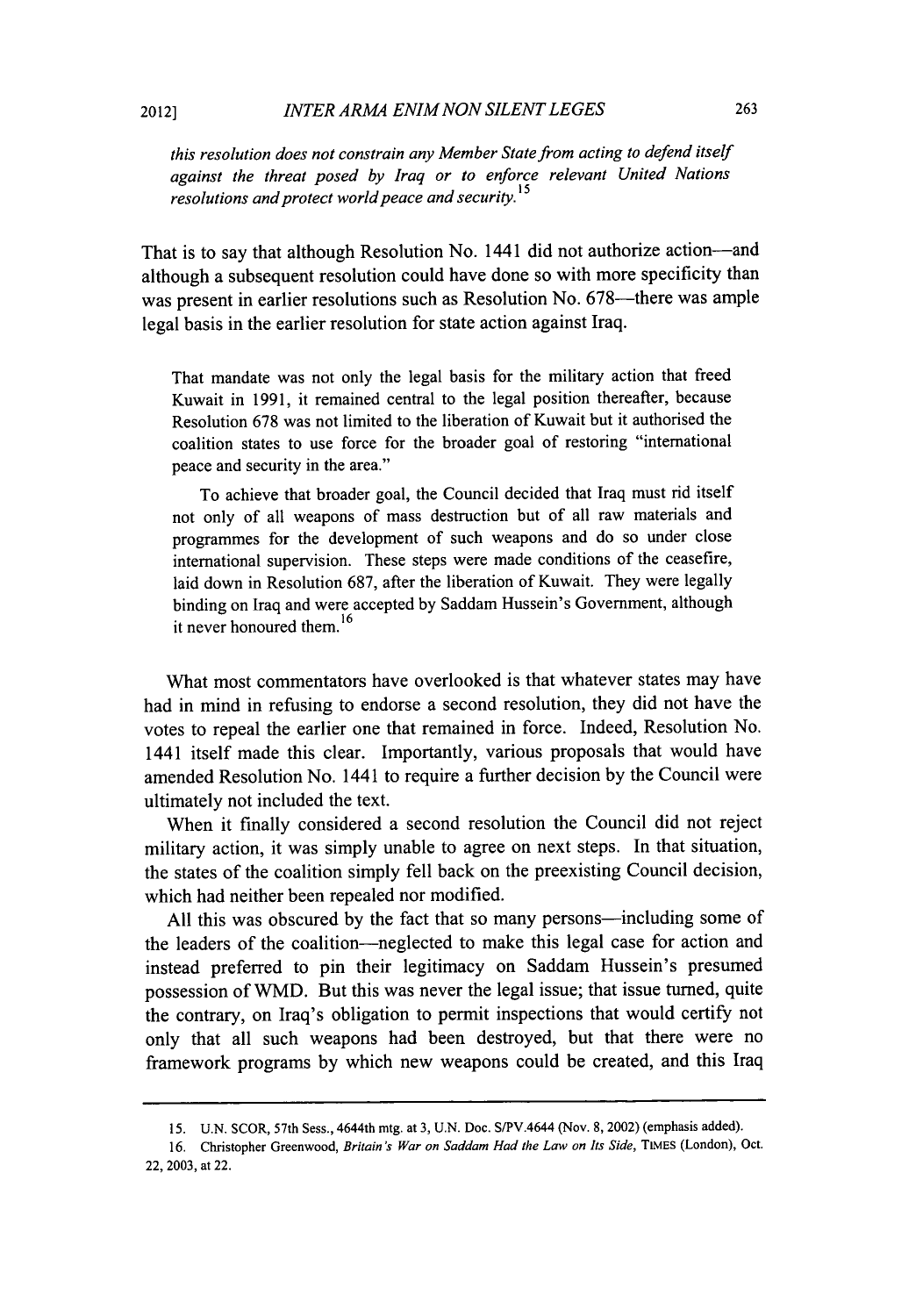resolutely refused to do. As I urged at the time, it was not Saddam Hussein's possession of WMD, but rather his willingness to acquire and use them once sanctions were lifted that was at issue. It was not preemption, but rather preclusion that was sought.

In my final example, let me turn to Kosovo and the persistent constitutional question of whether the U.S. administration acted lawfully when it used force against Serbia to prevent further massacres of civilians, but did not seek a declaration of war or other explicit authority from Congress. The Administration relied upon special congressional appropriations statutes that authorized the expenditure of monies to conduct the Kosovo operations; these, the Administration claimed, amounted to implicit authorizations. But what of the War Powers Resolution, which provides that statutory authorization "shall not be inferred (1) from any provision of law... , including any provision contained in any appropriations Act, unless such provision specifically authorizes the introduction of United States Armed Forces into hostilities."<sup>17</sup>

I argued some years ago in the *Michigan Law Review* that, on the contrary, such language could not have lawful effect because it ran afoul of the important constitutional principle that, as the U.S. Supreme Court put it in *Marbury v. Madison,* "legislative acts... [are] alterable when the legislature shall please to alter [them]. $n^{18}$  I wrote:

If Congress can constitutionally authorize the use of force through its appropriations and authorization procedures, an interpretive statute that denies this inference-as does **...** the original War Powers Resolution is without legal effect .... Imagine, for example, a statute that provided that no appropriations or authorization provision shall exceed a term of six months .... [Such] a rule of interpretation, [would] contravene[ **]** a valid constitutional power... [because it] would amount to a restriction on the ability of a Congress to repeal by inference preexisting law. Such a fresh hurdle to later legislation is nowhere authorized by the Constitution and is inconsistent with the notion of legitimacy derived through the mandate of each new Congress.<sup>19</sup>

And I am pleased to report that the Department of Justice in 2000 officially accepted my view, quoting the language I have just quoted, and concluding: "this argument is compelling."<sup>20</sup> With respect to international law, I would only note that Resolution No. 1244 of the U.N. Security Council authorized a NATO force in Kosovo after the initial fighting, apparently ratifying *nunc pro*

<sup>17. 50</sup> U.S.C. § 1547 (2006).

<sup>18.</sup> **5** U.S. **(I** Cranch) 137, 177 (1803).

**<sup>19.</sup>** Philip Bobbitt, *War Powers: An Essay on John Hart Ely's* War and Responsibility: Constitutional Lessons of Vietnam and Its Aftermath, 92 MICH. L. REv. 1364, 1399 (1994).

<sup>20.</sup> Authorization for Continuing Hostilities in Kosovo, 24 Op. O.L.C. 327 (2000) (quoting Bobbin, *supra* note 19, at 1399), available *at* http://www.justice.gov/olc/final.htm.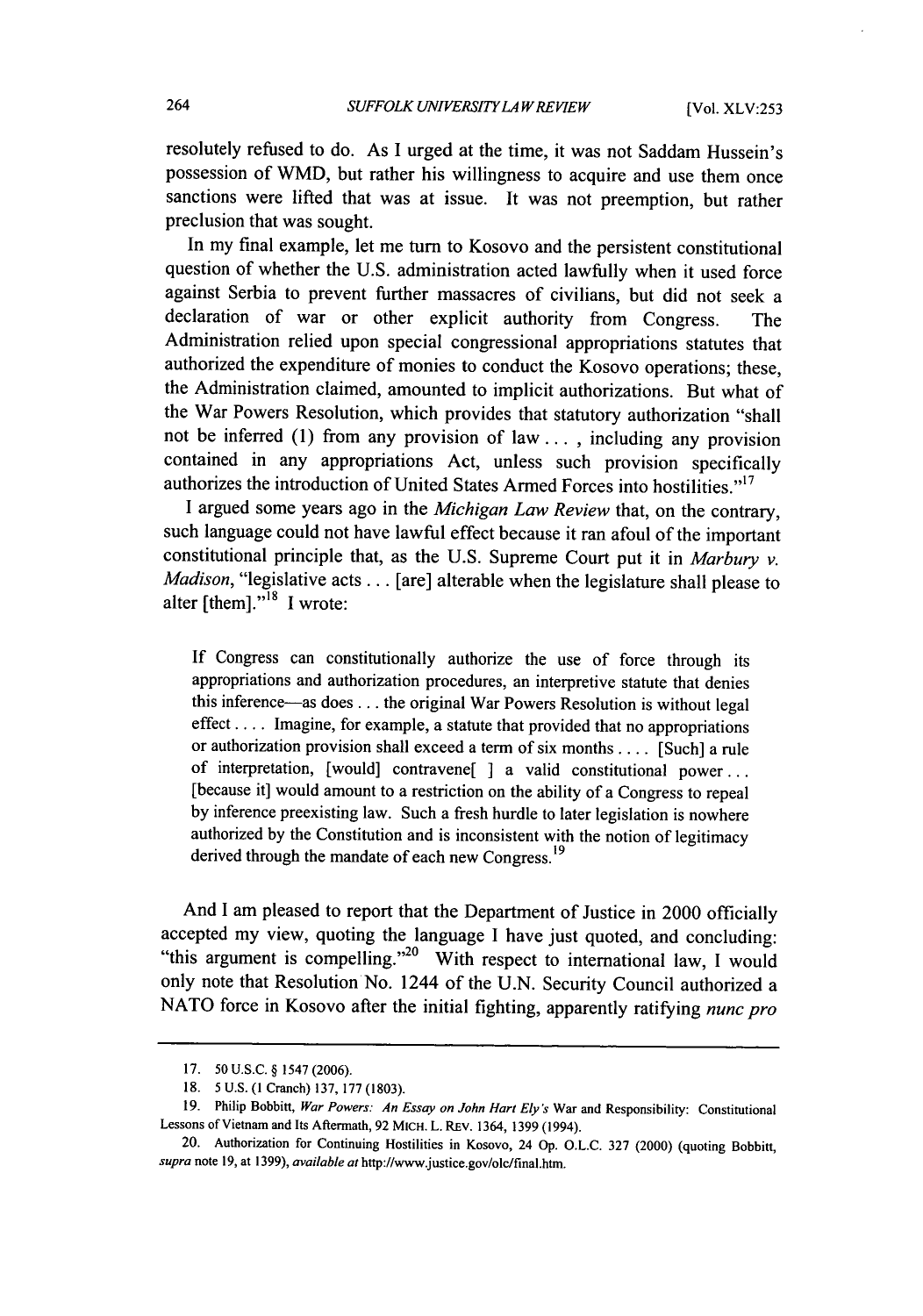*tunc* the initial **NATO** action.

**All** of the examples I have given are controversial; some lawyers and law professors are bound to disagree with them. Does that mean that no legitimacy attaches to a strategic policy when it is supported by legal analysis that is not unanimously endorsed? Or that some legal rationale can always be found for even the most hare-brained policies?

This attack on law-for that is what it is-misunderstands the nature of law and all that we have learned about legal processes in the twentieth century. It is simply not the case that because constitutional lawyers may disagree, *any* proposition of law is supportable. Anyone who believes this should try it out, not on a gullible audience, but on judges and administrators with the power of decision. Rather, it simply means that law is often pluralistic but rarely indeterminable. What is important is that our legal rules are debated, that the grounds for our legal choices are explicit, and that those grounds are evaluated in legal rather than political terms.

In the upcoming months and years we will have to decide what rules to enforce in dealing with the following tactics:

1. Increased surveillance, both optical-with close-circuit television cameras (CCTV)—and digital, scanning e-mails and other internet traffic, a tactic often referred to as data mining;

2. The detention of persons who can be neither released into the public nor tried successfully by conventional criminal methods, or the temporary detention of persons for relatively short periods during which they can be investigated in order to determine whether they should be bound over for trial;

- 3. Targeted killings, including killing by remotely controlled UMV;
- 4. Extraordinary rendition;
- 5. The limits of coercive interrogation;
- 6. Freezing access to money accounts;

7. Action to prevent the proliferation of WMD for the purpose of compellance rather than deterrence;

8. Actions to prevent genocide and ethnic cleansing, or other attempts at mass killing;

9. Responding to cyber-attacks as acts of war;

10. Medical reporting, quarantine, and forced inoculations to mitigate the consequences of epidemics.

The question I want to press is whether these practices should be abandoned or adopted by the armed forces and intelligence agencies of the democracies without explicit statutory authorization and thus debate in a parliamentary forum.

I have been largely encouraged by the Obama Administration's evident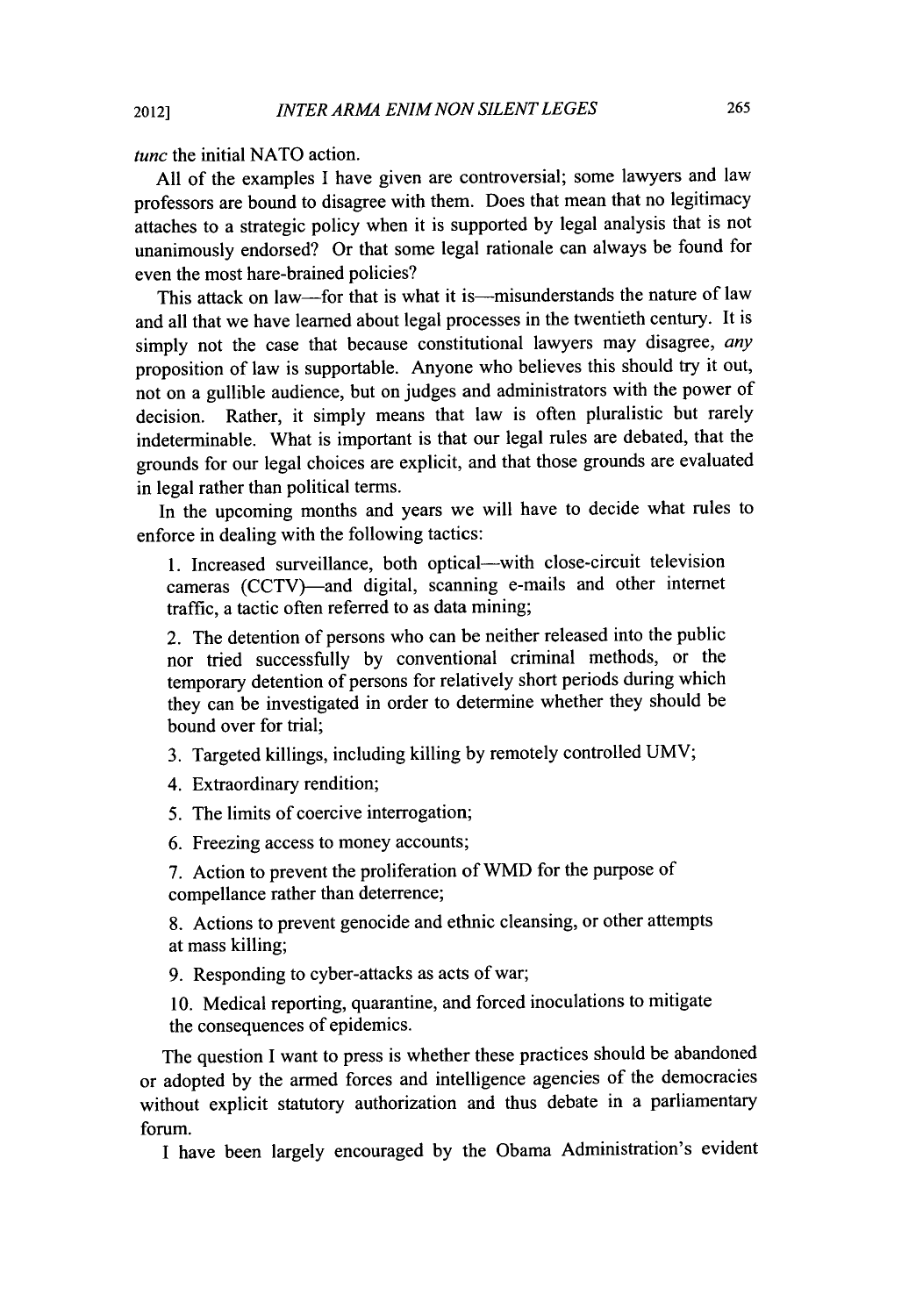concern with melding law and strategy. This can be seen quite clearly in the recent decision to overrule the recommendation of the Pentagon that bombers be sent to strike bin Laden's compound, in favor of the much riskier commando operation that was far safer for the civilians in the neighborhood. It is telling, I think, that the Administration sent two of its top lawyers—the legal adviser to the State Department and the White House Counsel—to explain the legal basis for the raid to the public.

There have been disappointments, to be sure-the Administration backed away from its promise to seek statutory authority for detentions though this has now been rectified by Congress, and I would prefer that the United States consider sending terrorists to the International Criminal Court for prosecution-but on the whole, beginning with the reform of the Foreign Intelligence Surveillance Act, the United States has shown an increasing awareness of the importance of laws to strategy.<br>In my last book, *Terror and Consent*,<sup>21</sup> I made a number of quite specific

proposals for the reform of both international law and domestic law. For my long-suffering readers who are not lawyers, these must be among most tedious pages in that book. Therefore, I was a bit surprised when I read a review by a London professor of international relations that claimed there were, in fact, no concrete proposals at all in my book. The only possible contribution of my book to the struggle against terror, my reviewer said, would be if it were dropped on the head of a terrorist. On its face, the claim that there were no specific proposals in *Terror and Consent* baffled me.

The only explanation for this I can think of is that most of my proposals had to do with law reform, the reshaping of law to correspond to changes in the strategic environment. And it may be that a professor of international relations simply cannot imagine that law would have any role in the conduct of international and strategic affairs.

Let me make this point clear: law reform, in itself, does not legitimate a state's strategic and tactical practices and innovations. After all, the Nazis had laws. It is only when this law corresponds to the basic norms of our constitutions and of international human-rights law and the laws of armed conflict that this is achieved. Simply passing a statute cannot legitimize torture or murder or imprisonment without due process. But the failure to pass statutes that do comport with constitutional and international law-and to have the public debate that accompanies lawmaking in a democracy-sacrifices one of the chief sources of legitimacy for our practices.

Strategies of preclusion are especially vulnerable to challenges to their legitimacy, and to conspiratorial explanations of the "true" motives behind them, because they depend upon guesses about the future that, were they

<sup>21.</sup> PHILIP **C. BOBBITT,** TERROR **AND CONSENT: THE** WARS FOR **THE** TWENTY-FIRST **CENTURY** (2008).